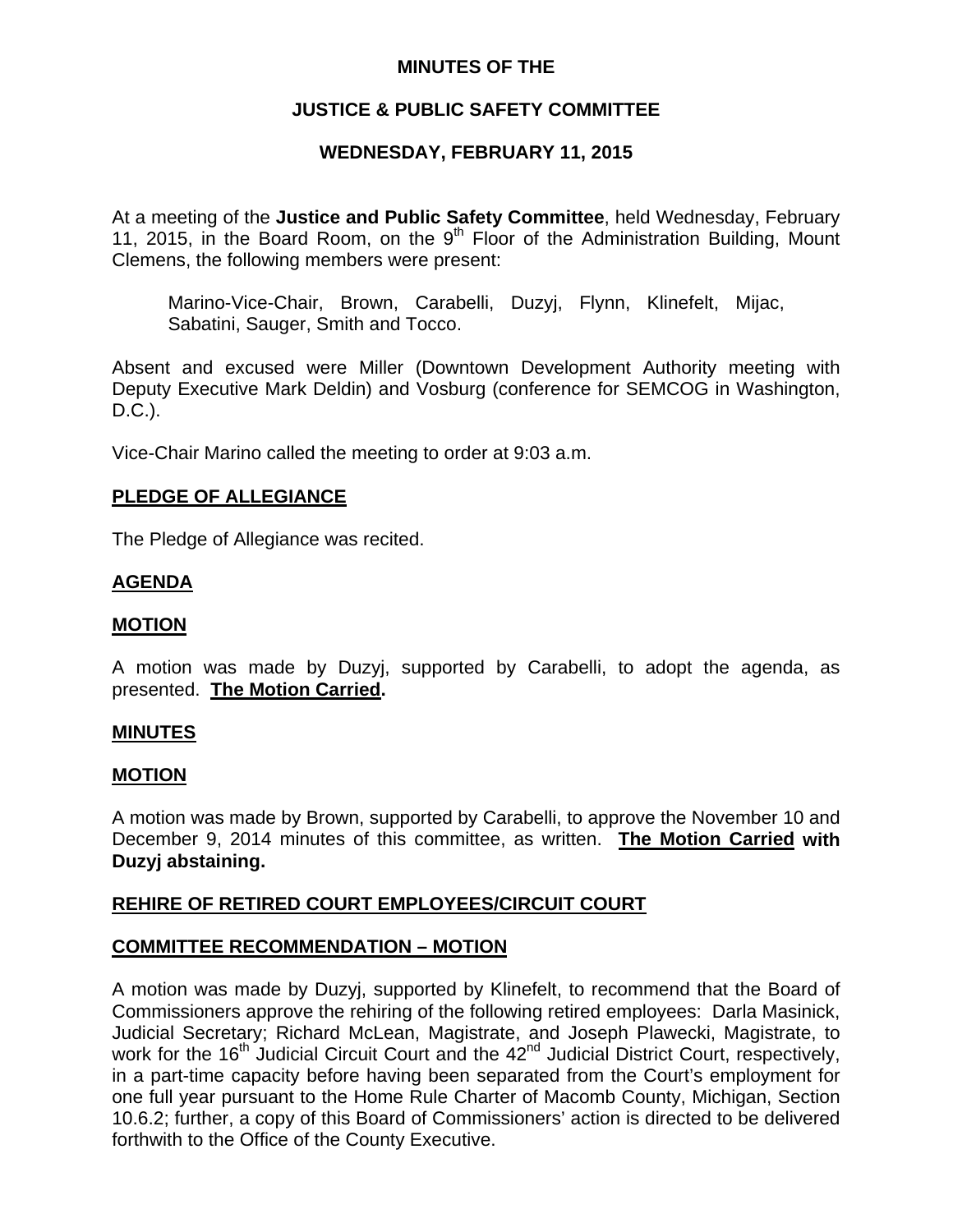The following commissioners asked questions of Court Administrator Jennifer Phillips: Tocco, Brown, Smith and Flynn.

## **AMENDMENT**

A motion was made by Flynn, supported by Mijac, to approve the waiver for a maximum of 90 days.

The following commissioners spoke: Smith, Klinefelt, Sauger, Brown and Carabelli.

Vice-Chair Marino called for a vote on the amendment and **The Motion Carried.** 

Vice-Chair Marino called for a vote on the motion, as amended, and **THE MOTION CARRIED.** 

## **BUDGET AMENDMENT/FEDERAL JUSTICE ASSISTANCE GRANT (JAG)/SHERIFF/ COMMUNITY CORRECTIONS**

Barbara Caskey, Director of Community Corrections, provided an overview of the grant.

### **MOTION**

A motion was made by Sauger, supported by Mijac, to forward to the Finance Committee a recommendation to approve an increase in 2015 CY budgeted revenues and expenditures for the Community Corrections Department as a result of being awarded a Federal Justice Assistance Grant covering the years 2013-2017 in the amount of \$90,111; further, this budget action addresses budgetary issues only. It does not constitute the Commission's approval of any County contract. If a contract requires Commission approval under the County's Contracting Policy or the County's Procurement Ordinance, such approval must be sought separately.

The following commissioner spoke: Marino.

Vice-Chair Marino called for a vote on the motion and **The Motion Carried.** 

### **URBAN AREA SECURITY INITIATIVE (UASI) GRANT UPDATE (2014 SPENDING AND 2015 PROJECTS)**

Vicki Wolber, Emergency Management Director, gave an overview.

The following commissioners spoke: Brown and Marino.

### **MOTION**

A motion was made by Carabelli, supported by Smith, to receive and file the information provided on the Urban Area Security Initiative (UASI) Grant. **The Motion Carried.**